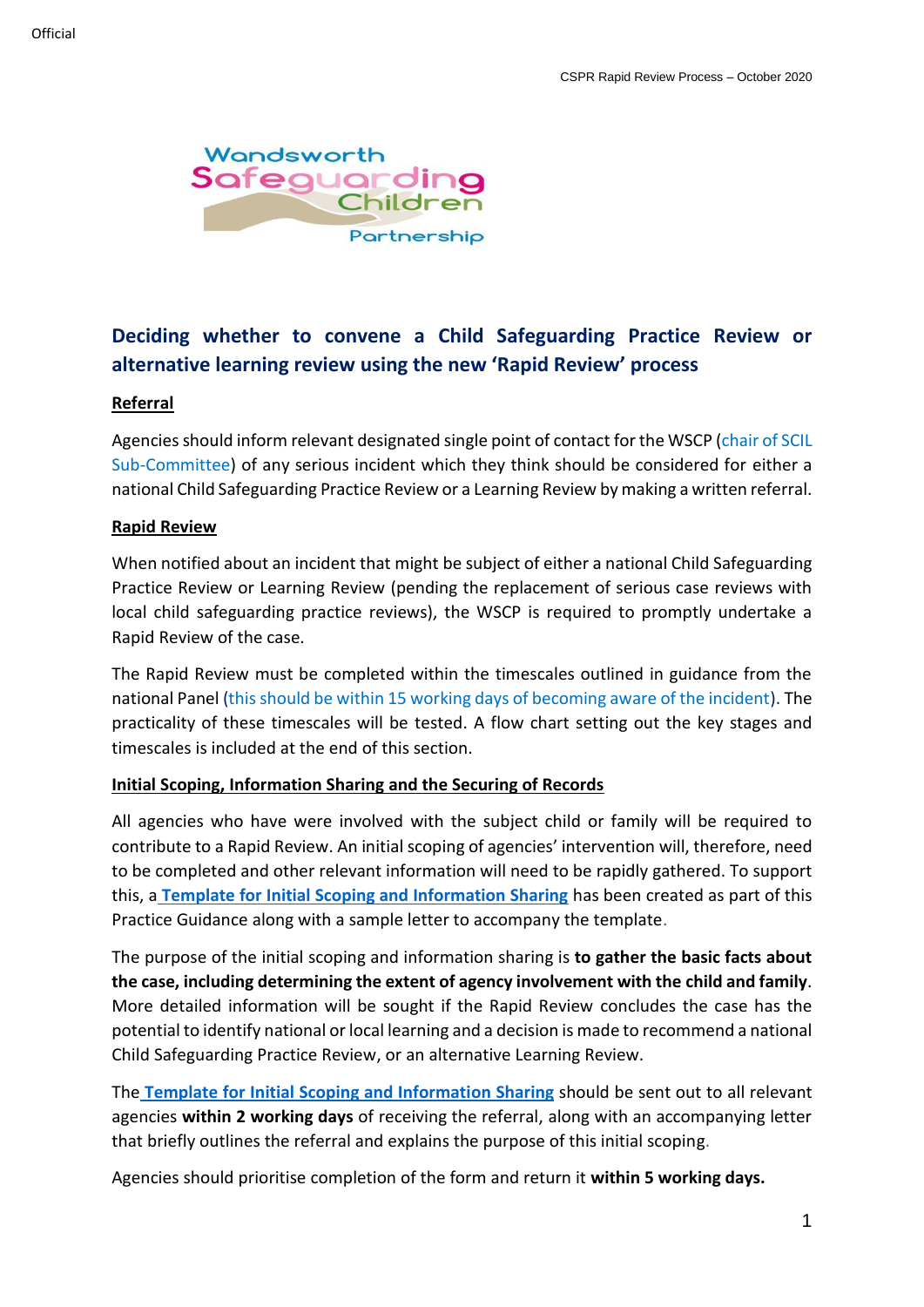All agencies should also secure all records/ files in relation to the case, ensuring they are removed to a secure place where they are not accessible to agency personnel other than through a nominated representative.

### **Setting the Date of the Rapid Review Meeting**

The WSCP will convene an Extraordinary SCIL meeting to undertake the Rapid Review.

The date of the Rapid Review meeting<sup>1</sup> should be set as soon as the Templates for Initial Scoping and Information Sharing have been sent out. The Rapid Review meeting should be scheduled **between 7 and 13 working days** of receiving the referral. This will allow for analysis of the Initial Scoping and Information Sharing to establish the key events in the child's life and inform the Rapid Review whilst also allowing enough time to prepare the necessary documents for the national Panel.

### **Documentation**

The following documents should be shared with all those attending the Rapid Review meeting:

- the completed Serious Incident Referral Form that initiated the process;
- the Local Authority Serious Incident Notification to Ofsted, DfE and the national panel in relation to the incident (if completed);
- copies of the completed Initial Scoping and Information Sharing templates from relevant agencies.

Wherever possible the documentation should be shared with participants in advance of the meeting. However, it is recognised that it may on occasion be necessary to share documentation at the meeting.

#### **The Rapid Review Meeting**

The meeting should include representatives from each of the safeguarding partners and any other relevant individuals. It will only be quorate if **at least one representative is present from each of the safeguarding partners** (the CCG, Police and Local Authority).

The Rapid Review meeting should:

- review the facts about the case as presented in the documentation;
- discuss whether there is any immediate action needed to ensure children's safety and share any learning appropriately;
- consider the potential for identifying improvements to safeguard and promote the welfare of children;
- decide whether to recommend a national Child Safeguarding Practice Review or undertake a local Learning Review. If the decision is not to proceed with a formal Child

<sup>1</sup> Where absolutely essential to meet the required timescales, extraordinary meetings may be held via tele-conference.